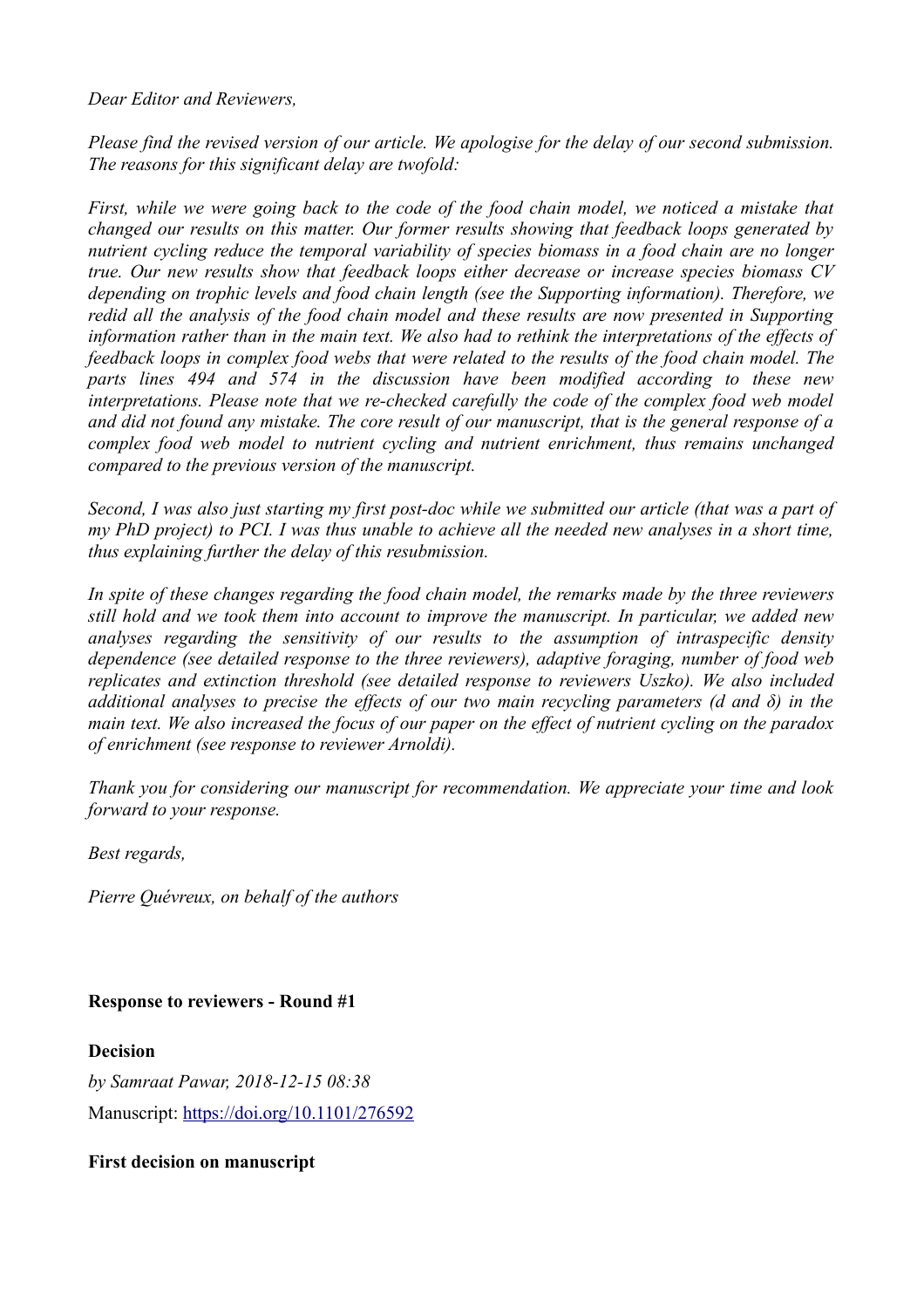Dear Authors,

I have now received three reviews of your manuscript. I am glad to say that all three reviewers have been very thorough and constructive. All three acknowledge the potential value of your manuscript, but also raise a number of technical issues that merit a significant revision. All three concur on two main issues that needs to be addressed in particular: apparent parameter sensitivity (and in particular, the use of body-mass scaling) of the mathematical model's dynamical behaviors, and related to that, insufficient insights into mechanisms underlying these behaviors. These include your results about stability, and the role of intraspecific density dependence.

Some of these comments raise some fundamental technical questions that definitely need to be addressed. In particular, \* Both Reviewer Uszko and the one Anonymous Reviewer raise concerns about the adaptive foraging model. \* All three question the assumption of intraspecific density dependence across trophic levels. \* The Anonymous Reviewer questions the use of model parametrization using body-mass scaling alone as it may not capture empirical reality to a sufficient extent. \* Reviewer Arnoldi raises questions about your conclusions about stability, and suggests that you re-focus the paper (from stabilty) on the novel perspective that nutrient cycling provides on the classical paradox of enrichment in complex food webs. I leave it to you to make a decision about it though.

Overall, I think the reviewers have made a number very clear, objective suggestions and comments, and I look forward to seeing a revised manuscript that addresses them, along with a set of point-bypoint responses.

Best wishes,

Samraat

*Thank you for these positive and constructive comments. We performed additional sensitivity analyses regarding different parameters (including adaptive foraging and intraspecific density dependence) to better understand the mechanisms underlying our results. Regarding the use of body-mass scaling, we agree that body mass does not control all the aspects of trophic interactions (as pointed out by Reviewer 2). However, many studies revealed the major role of predator-prey body mass ratios in structuring trophic interactions in real ecosystems (Brose et al., 2006, Brose 2010, Petchey et al., 2008, Vucic-Pestic et al., 2010, Barnes et al., 2010, Dell et al., 2011, Arim et al., 2009, 2010, Gravel et al., 2013). Body mass scaling provide simple rules with few parameters and have been largely used in previous models (see Heckmann et al., 2012 for instance). We thus think it is relevant to use a size-structured food web in our model. As outlined in our above cover letter, we also modified significantly the part corresponding to the results and discussion of the food chain model as we found a mistake in our previous analysis of this model. The results corresponding to the food web model remain unchanged, and our sensitivity analysis further strengthen our conclusion that the effects of nutrient cycling on food web stability are mainly related to enrichment effects.*

*You will find below our detailed point-by-point response to all the reviewers' comments.*

# **Reviews**

*Reviewed by Jean-François Arnoldi, 2018-12-03 13:59*

The manuscript by P. Quévreux et al focuses on the dynamical impacts of nutrient cycling in a complex food web model.

As I will argue bellow, In my opinion, the paper has potential. However, a restructuring of the narration as well as a more synthetic understanding of the dynamical behavior of the model, i.e. an identification of driving parameters and dynamical regimes leading to the observed patterns, might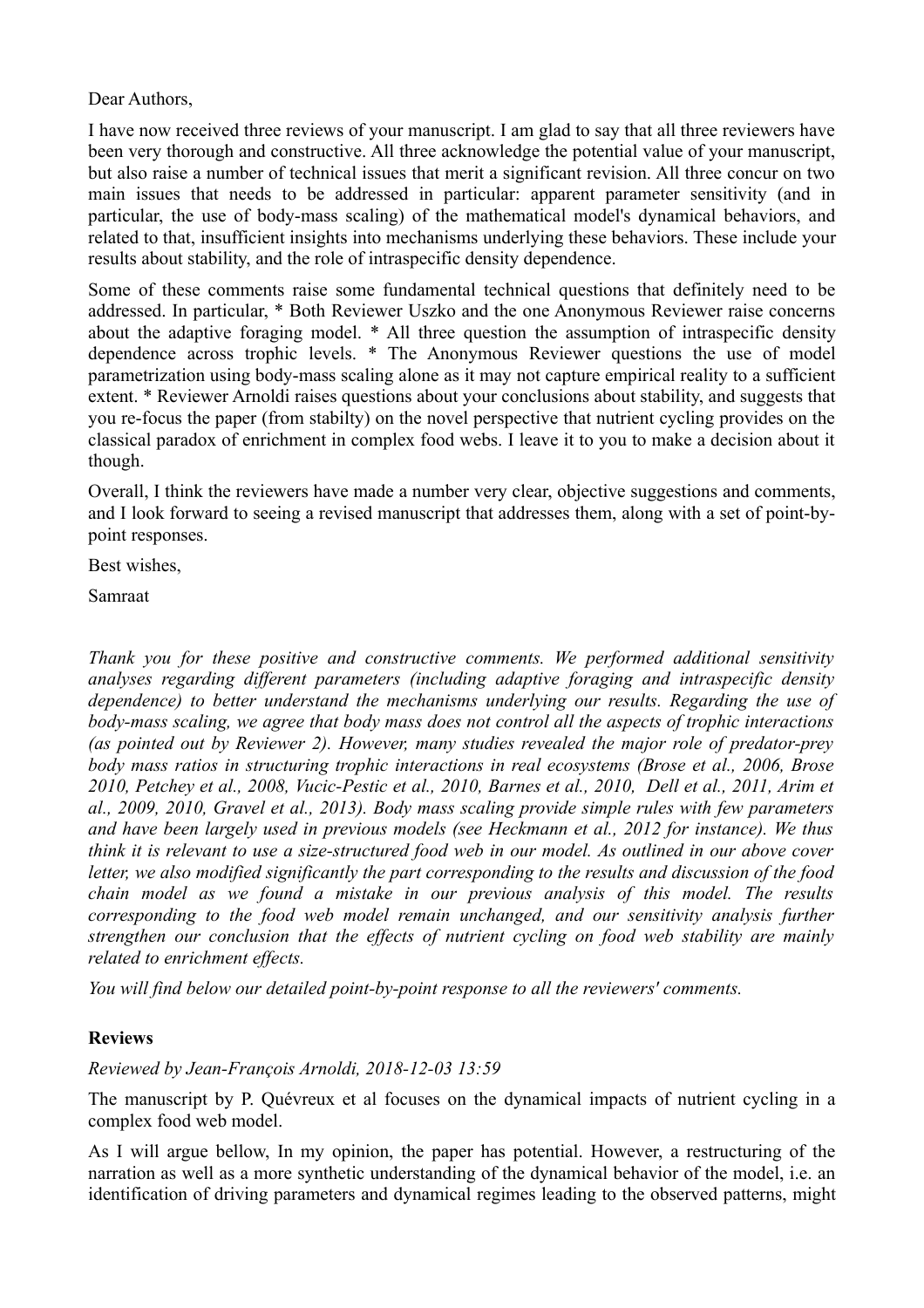be required for the paper to be recommended.

Summary of the paper

Methods: The authors base their findings on a metabolic model that defines trophic interactions from species body mass, allows for foraging strategies to adapt and, importantly, tracks the amount of nutrient contained in species biomass via their stoichiometry. This latter feature allows to add -or not- recycling pathways from species biomass to a global nutrient pool, on which primary producers grow.

The authors focus on the fraction of surviving species (persistence) in assembled communities, and the relative amplitudes of biomass fluctuations of surviving species (variability). The authors then study the impact of nutrient cycling on persistence and variability, as a function of nutrient enrichment (which could represent an anthropogenic disturbance, such as fertilizer runoff). The analysis is performed by comparing the simulated outcome of assembly with and without nutrient cycling. Interestingly, a comparison is made between the outcome of assembly without recycling but with an additional nutrient input equivalent to the amount recycled in the full model. To assess the effect of complexity, the authors also consider a much simpler tri-trophic food chain, and study its dynamical state as a function of enrichment.

Results: The main finding is that cycling does have a strong effect on community assembly. It makes the paradox of enrichment more acute, as increasing enrichment, after allowing for more species to persist, rapidly leads to the extinction of most. Without nutrient cycling the effects on persistence are much less dramatic. In terms of variability, the effects are qualitatively similar (increase of variability with enrichment) although less impressive. Importantly, in the complex food web, this aggravation of the paradox of enrichment is entirely explained by the added influx of nutrients caused by recycling, the latter growing nonlinearly with enrichment. The simplified food chain model shows similar variability pattern but, contrary to the complex web, shows some (stabilizing) effects of cycling which are not equivalent to an added influx of nutrients. There is thus some simplicity emerging from the apparent complexity of the food web model.

Major comments:

I found the manuscript to be well written and the analysis rigorous. However, to propose a recommendation some major issues must first be addressed. Bellow I explain my criticisms and make some suggestions to answer them.

I) I find that the focus on stability substantially weakens this contribution. Stability is taken in a rather narrow sense (no perturbations are considered for instance) and the "stabilizing" effects of cycling are in fact very minimal and only present in the food chain model. In terms of persistence, over the range of parameters considered, it is clear that recycling is mostly destabilizing whereas the authors seem to desperately look for signs of stabilization (the "weak stabilizing effects" mentioned in the abstract). Instead of getting lost into what stability means and what is stabilizing and what is not, I believe that a much stronger contribution can be made: a novel perspective on the paradox of enrichment in complex food webs, and the fundamental role played by nutrient cycling.

*We modified the title and the narration in the paper to stress on the interactions between nutrient cycling and paradox of enrichment. The questions at the end of the introduction now directly refer to these interactions:* 

*"How nutrient cycling affect the overall nutrient availability in ecosystems and thus interact with the paradox of enrichment? Can the addition of feedback loops by nutrient cycling change the effects of the paradox of enrichment on species dynamics? Do the relative importance of direct and indirect nutrient cycling and the decomposition rate modulate these effects? " (l.131-135 at the end of the introduction) and in the discussion (l.366-367)*

*The first section of the discussion is now devoted to the paradox of enrichment (l.377-409)*

*Regarding stability, we removed all our conclusions referring to the general stability of our system*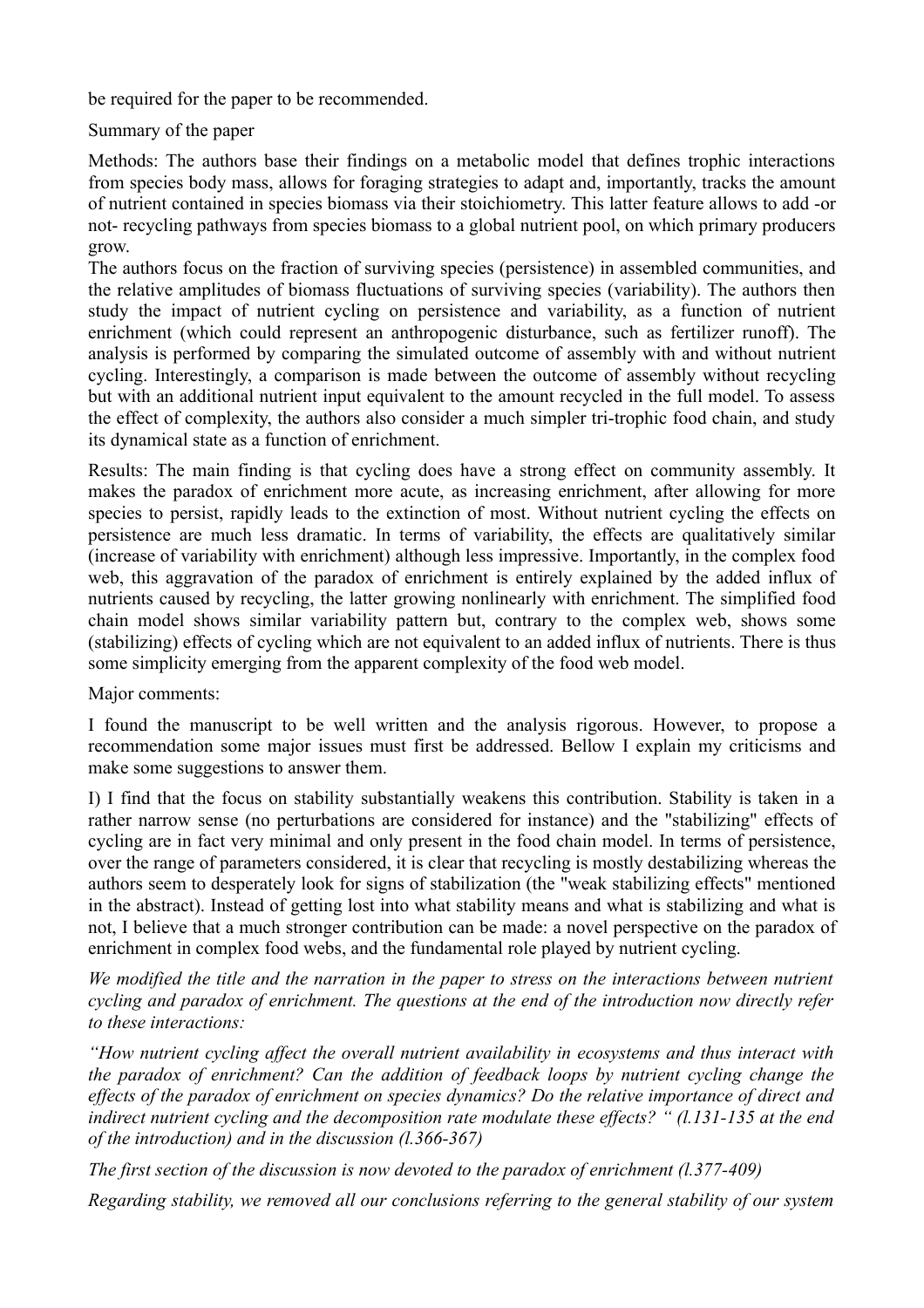*and systematically refer to temporal variability when we speak about stabilising or destabilising effects (l.497-498, 566-568). We also explain more clearly that recycling is mostly destabilising through its enrichment effect, while additional effects of feedback loops on temporal variability are weak (see changes in abstract l.20-23, and in the main text l.368-372,495-497 ).*

*We also suggest in the discussion the interest of other stability measures including perturbations to go beyond the context of the paradox of enrichment: "Moreover, studies based on stochastic perturbations as in Shanafelt and Loreau (2018) would bring new knowledge on the effects of nutrient cycling on other stability components of food chains and webs." (l.566-568).* 

II) A better understanding of the dynamical regimes that can lead to such paradoxical effects is required. For instance, in the analysis, variability is caused by the occurrence of limit-cycles. I'm guessing that such attractors do not occur for any choice of parameters but require strong top-down feedbacks. Such top-down feedbacks are strongly dependent on the strength of self-regulation (see a recent preprint by Barbier and Loreau, bioRxiv). In the manuscript those self-regulating effect were admittedly arbitrarily chosen and independent on species metabolism. It is this not impossible that an other parametrization of self-regulation would lead to different top-down effects and thus different conclusions regarding the effect of nutrient cycling. This is not necessarily true, but the fact that there is no way to know based on the manuscript is a problem.

*As discussed in our manuscript, we fully agree that part of our results (e.g. decrease in persistence in response to nutrient cycling at high nutrient inputs) are related to the occurrence of limit-cycles associated to the paradox of enrichment in our food web model. Parameters determining the occurrence of such limit-cycles thus affect the food web response to nutrient cycling, as already shown by the different response of food web persistence to nutrient cycling when we use a type III functional response instead of a type II functional response (see Appendix l.1150-1162). When limitcycles associated to the paradox of enrichment do not occur, the presence of nutrient cycling always increases persistence. However, as for other cases, the effects of nutrient cycling are mostly related to enrichment effects rather than by the presence of recycling loops.*

*To test the impact of self-regulation on our conclusions, we also ran simulation with β=0 (no selfregulation) and β=0.1 (strong self-regulation) and we found that "whatever the value of β, the enrichment effect of nutrient cycling is always dominant in explaining the difference between the C and the NC models as both curves representing the C and SC models overlap strongly" (l.1115- 1118) (see Fig. S3-3).*

*The allometric parameters commonly used in this kind of model lead to limit-cycles (see Brose et al., 2006, Otto et al. 2007 or Boit et al., 2012), density-dependent mortality ensuring a reasonable species persistence. As we did not find in the literature any value for β, we set it arbitrary such that to maximize the persistence domain without removing the limit cycles (see Fig. S3-5). Please note also that density dependent mortality is in fact allometric in our model, we had made a mistake when we retranscripted the parameters from our code. This mistake is now corrected in the revised version of the manuscript (l.186 and equation (4c)).*

III) Make the theory empirical testable: Once the the key parameters (or combination of parameters) driving the paradox of enrichment in the complex model have been identified, this might enable the authors to propose empirically accessible conditions predicting the importance of nutrient cycling and the ensuing vulnerability of complex food webs to enrichment. For instance, a condition could be that a given community exhibits trophic cascades, supposing that top-down feed backs are key features. Such work would greatly increase the scope and importance of this contribution.

*We agree it would be very interesting to understand which key parameters (and their combination)*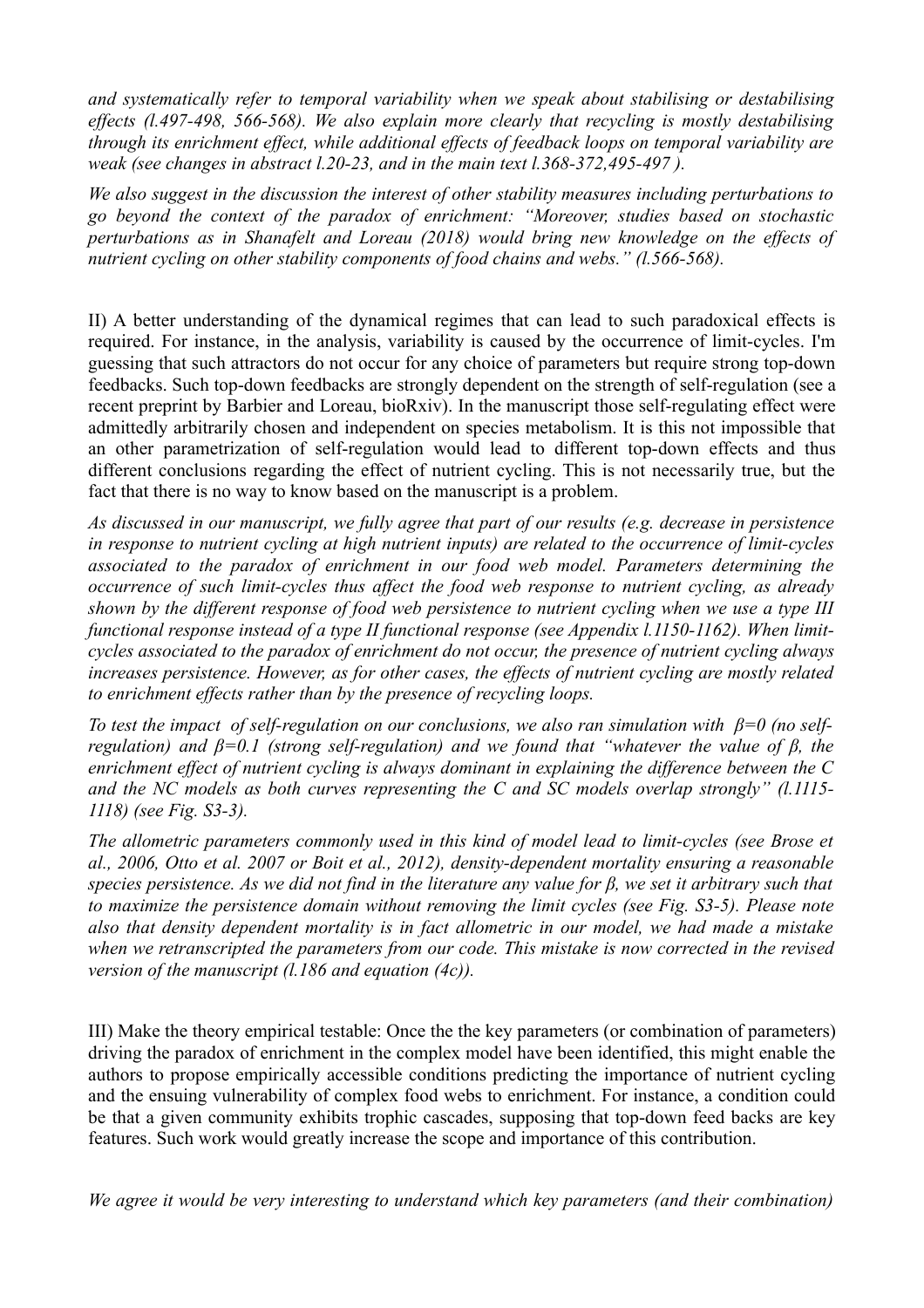*determine the paradox of enrichment in our model. We now discuss more clearly the importance of model parameters on this issue (l.398-400).*

*However, although going fully in this direction would be very interesting, it would have required to vary many other parameters than the ones we already vary. Testing combinations between all the food web parameters and the nutrient cycling parameters and looking at all the output variables we presented would be a very large and long task, especially regarding the long running time of our simulations. In addition, we feel that such results, in addition to our already existing results, would not fit in a single manuscript. Our aim for the present manuscript was to include nutrient cycling in this kind of model that is known to be affected by the paradox of enrichment and to explore how it interacts with it. However, what you propose would be an interesting future direction to have a broader understanding of our results. Using a simpler representation of nutrient cycling and a food chain model similar to Barbier et al. 2019 would maybe be more suitable.*

IV) Clarify the emerging simplicity (This last point might be slightly off-topic). The authors may want to take a step further in the understanding of emerging simplicity in complex food webs, at least when focusing at collective observables (such as the fraction of surviving species following assembly). This is indeed already suggested by the fact that the impact of optimal foraging is inexistent in terms of the output of interests, and cycling loops are equivalent to an additional nutrient influx, whereas it is not the case in the food chain. There are possibly many other details that do not matter for the outcome of assembly, the latter possibly driven by some aggregate features of the ecosystem (due to self-averaging effects allowed by complexity -see the work by Guy Bunin for instance).

*We agree that it would be very interesting to clarify which parameters (or aggregated parameters) determine the outcome of assembly and effects of nutrient cycling in our model. However, we think that such approach is beyond the scope of our study. To outline the perspectives of our study in relation to the notion of emerging simplicity, we now discuss the work of Barbier et al. 2018 "Overall, our results suggest that simplicity emerges from food web dynamics, making the prediction of the impact of nutrient cycling on ecosystem functioning easier in complex food webs than in food chains. Barbier et al., 2018 found that food web properties such as biomass distribution can be assessed thanks to the statistical distribution of species physiological and ecological parameters. From their results, adding the statistical distribution of recycling parameters (δ is fixed in our study but it must vary between species) would enable us to evaluate the quantity of recycled nutrients Irecy and thus to assess ecosystem functioning just by knowing the overall characteristics of the community living in the ecosystem." (l.550-557).*

*The emergence of aggregated process could also be tackled in future studies by "new models based on simple food chains and manipulating both food chain length and horizontal diversity are needed to fully understand the effects of nutrient cycling on dynamics." (l.560-562)*

Minor points:

1) I was left wondering why the species where going extinct, is it entirely due to the amplitude of the cycles? In this case the two stability notions, variability and persistence, are not complementary (as stated in the introduction) but are the two sides of the same coin.

*Species extinctions are indeed due to the amplitude of the cycles. We have added an analysis in supplementary material showing that increasing the extinction threshold further increases the number of species extinct (Fig S3-2). Indeed, variability and persistence are thus related in our study, and we accordingly removed the term "complementary" (l.235).*

2) Does it really matter whether there are one or two abiotic compartments (Mineral nutrients and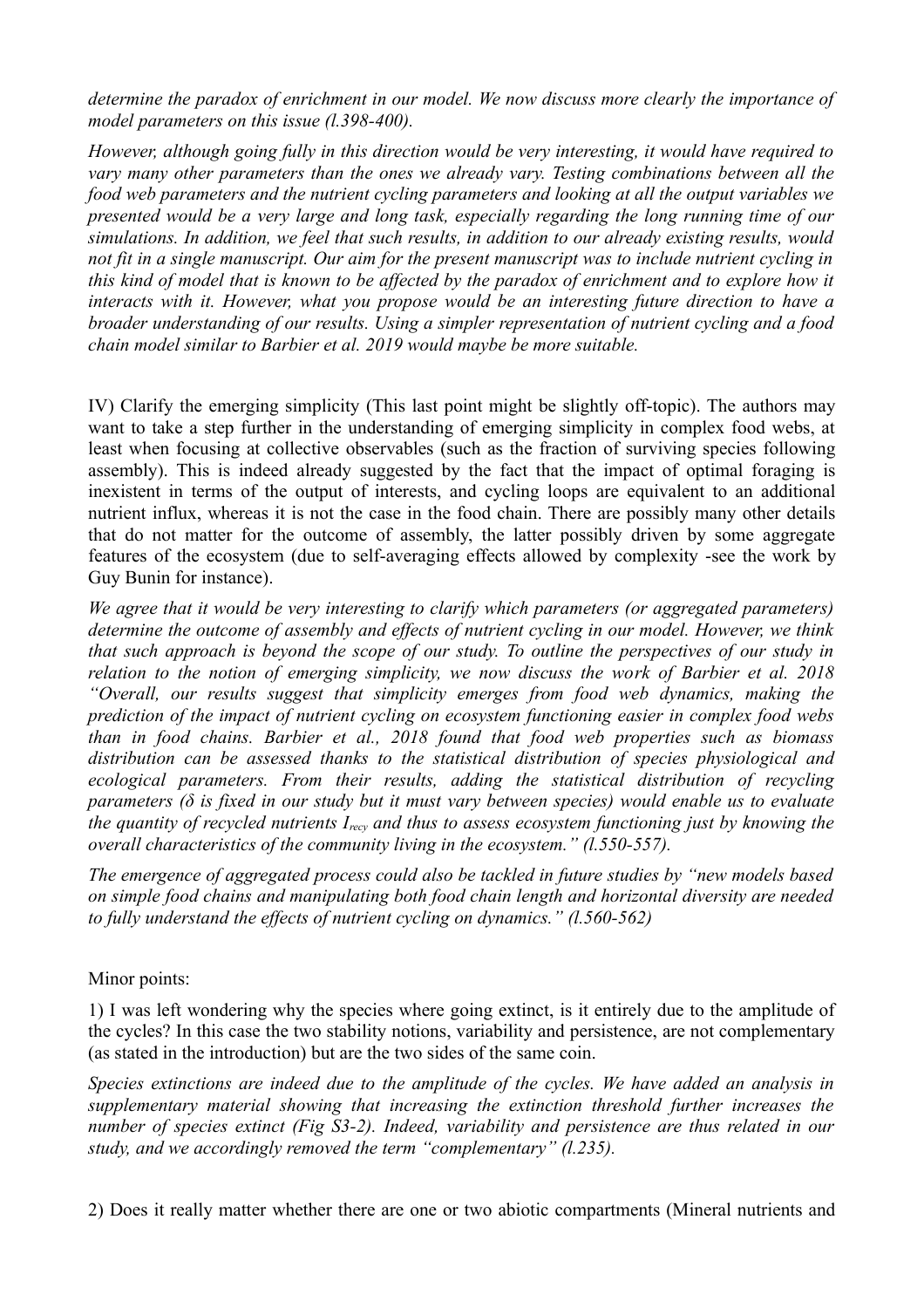detritus)? I would expect that the decomposition rate (d) from detritus into mineral nutrients can be integrated as a part of the fraction of recycled nutrients (delta) Indeed, Fig. 4 shows that d and delta are interchangeable since persistence is a function of their difference.

*We extended our analysis to other combinations of d and δ values to further test this issue. We showed that d and δ impact differently the outcome of nutrient cycling and thus are not interchangeable. For instance, the detritus compartment size does not depend on the decomposition rate d (Fig. S2-4D) and "keeps nutrient unavailable for primary producers and tends to smooth nutrient cycling dynamics (see Fig. S2-1B and S2-1D in the supporting information)" (l.503-505). In addition, the stabilising or destabilising effects (even if they are weak) depend on the fraction of direct recycling δ (see Fig. 5, S2-5 and S2-6). As it "shortens feedback loops and then increases the coupling between each trophic levels and mineral nutrients. Such a coupling can be seen in the increased biomass CV difference between the C and SC models (see Fig. S2-6 in the supporting information) and in the increase of the total quantity of recycled nutrient CV due to the larger contribution of species direct recycling that have high CV." (l.505-510). Concretely, the mere existence of the detritus compartment changes the interactions between nutrient cycling and the food web.* 

## *Reviewed by anonymous reviewer, 2018-11-27 18:44*

This preprint presents results of simulations of a variants of food-web model that do or do not include explicit representations of nutrient cycling. The authors ask to what extent this affects persistence of species and variability of population abundance in the dynamic steady state of assemblages of random species.

While I have no concerns regarding the technical correctness of the results, I am worried that the empirical motivation and/or validation of the model are too weak to justify the strong conclusion that the authors draw.

The recommendation is therefore that the authors might want to substantially moderate the strength of the wording of their conclusions they draw or more seriously engage in model validation (and probably reconstruction).

*We understand this general comment and have checked that the discussion is not too positive about the applications of our findings to real ecosystems. Nevertheless, we think that the way we have written our manuscript is in line with the way theoretical papers about food webs are written. Of course, our results strongly depend on the modelling hypotheses we have made (which is always the case). What is important is to criticise in the discussion the aspects of the model that are the most disputable and that would deserve new research and modelling efforts. We believe to have done so.*

To demonstrate this point, let me first collect a few conclusions:

l16: "We found that nutrient cycling can provide more than 50% of the total nutrient supply of the food web, ..."

*This sentence has been replaced by "We found that nutrient cycling can provide a significant part of the total nutrient supply of the food web" (l.17)*

l405: "Our results highlight that effects of nutrient cycling on nutrient availability are key to understand consequences of nutrient cycling on food web dynamics in ecosystems."

*This sentence has been deleted.*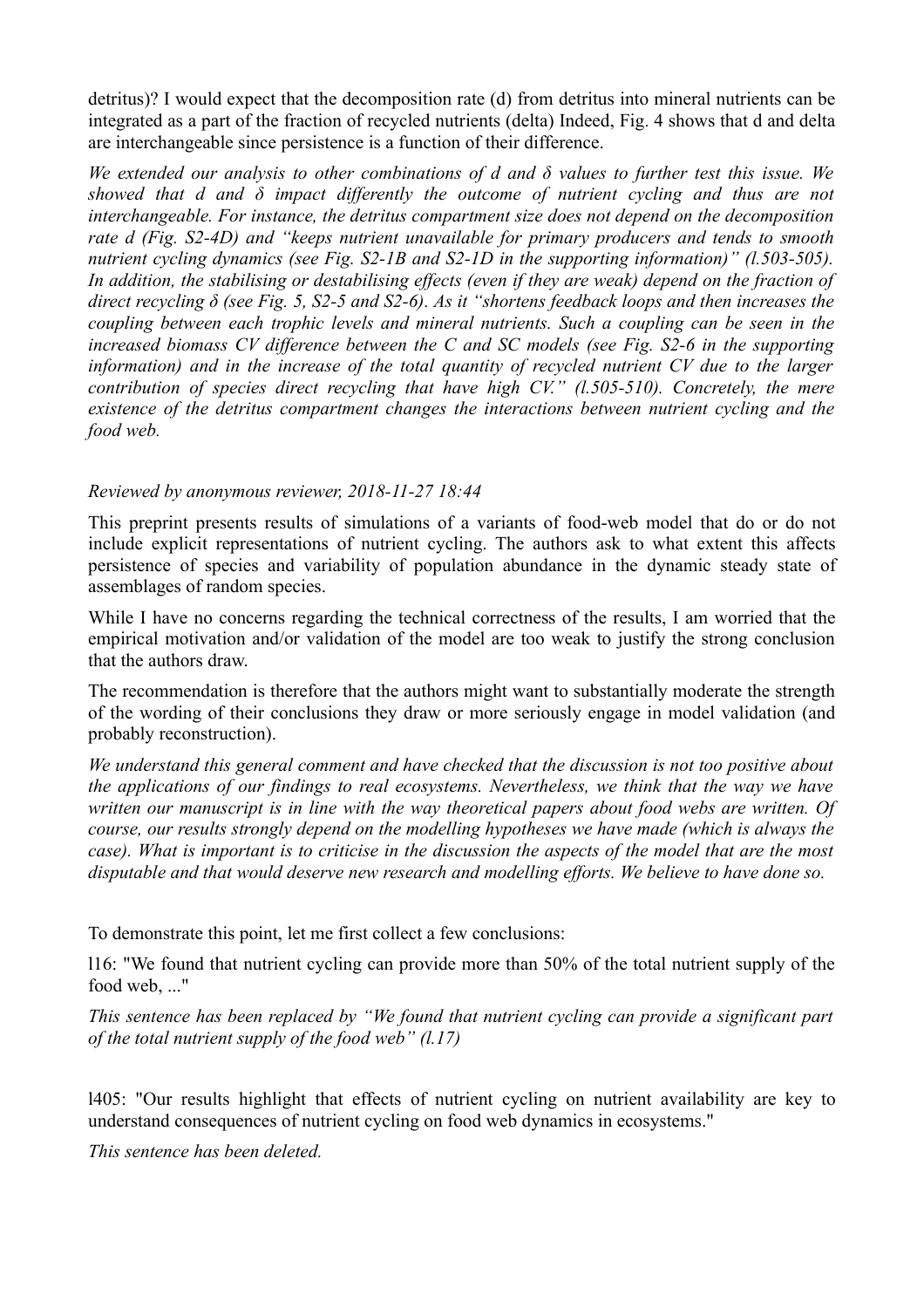l518: "In an ecosystem model linking population dynamics in a food web to ecosystem functioning, we found strong effects of nutrient cycling on food web stability. Thus, ecologists need to incorporate nutrient cycling in theoretical and empirical work to better predict food web stability."

*This sentence has been replaced by "Thus, ecologists should consider nutrient cycling in theoretical and empirical work to better predict food web response to nutrient inputs as nutrient cycling deeply changes the overall nutrient availability" (l.583-585)*

These are statements about what processes are important in REAL systems. To support such conclusions, the model used should be sufficiently realistic. So let's have a look at the model.

The authors parametrise trophic link absence/presence and strength based on predator and prey body mass alone. They motivate this by writing

124: "Models parametrised with such allometric relations have been increasingly used to study food web dynamics and stability, especially because they allow recreating observed patterns and dynamics of complex food webs (Boit et al., 2012; Hudson & Reuman, 2013)."

However, Boit et al. (2012) do NOT reproduce "patterns and dynamics of complex food webs". They simplify complex food webs into a small number of compartments. Hudson & Reuman (2013) use OBSERVED presence/absence data for trophic links to link species in their model (and then body for to adjust link strengths), and predicted abundances typically differ from observations by a factor 10. So, neither reference supports the statement. To the contrary, there is strong evidence that link presence/absence is not primarily affected by body mass: http://doi.org/10.1098/rspb.2012.0327 http://doi.org/10.1016/j.jtbi.2005.12.021 .

*We nuanced our sentence referring to the studies of Boit et al. and Hudson & Reuman : "Models parametrised with such allometric relations have been increasingly used to study food web dynamics and stability, especially because they give better approximations, even though still simplified, of observed patterns and dynamics of complex food webs (Boit et al., 2012; Hudson and Reuman, 2013)."(l.123-126). We agree that these models did not reproduce exact ecosystem dynamics and were simplified versions of observed food webs but this is the case for any food web model aiming to be simple and general enough. We are also aware that the ratio of predator/prey mass is not the only determinant of trophic interactions but a large number of studies have highlighted its key role as predictor of food web structure (Brose et al., 2006, Brose 2010, Petchey et al., 2008, Vucic-Pestic et al., 2010, Barnes et al., 2010, Dell et al., 2011, Arim et al., 2009, 2010, Gravel et al., 2013).*

The model for adaptive foraging used (Eq. (6)) does not appear have a good empirical justification. I am concerned that it might yields diets that are much less diverse (in terms of the distribution of the size of diet proportions) than those observed (e.g. Secs. 12.3, 12.4 http://doi.org/10.1002/9781118502181), which unclear consequences.

*Our results (see Fig. S3-5 in the appendix) show that the presence of adaptive foraging in our model does not affect our conclusions. Indeed, even if the presence of adaptive foraging increases overall species persistence when compared with a model without adaptive foraging, the effects of nutrient cycling on persistence and species temporal variability are the same in both cases.* 

Most importantly, I am concerned about the Intraspecific competition term (with constant coefficient β) that is included the dynamics for all species. It is worth pointing out that the model by Hudson & Reuman (2013) cited above and other realistic food-web models do NOT contain such terms. Indeed, it is hard to image what kind of ecological phenomenon this term could represent, given that it describes effects of individuals on conspecifics that do NOT affect any other species. To the contrary, the observed power-law structure of size spectra (which follows from feeding being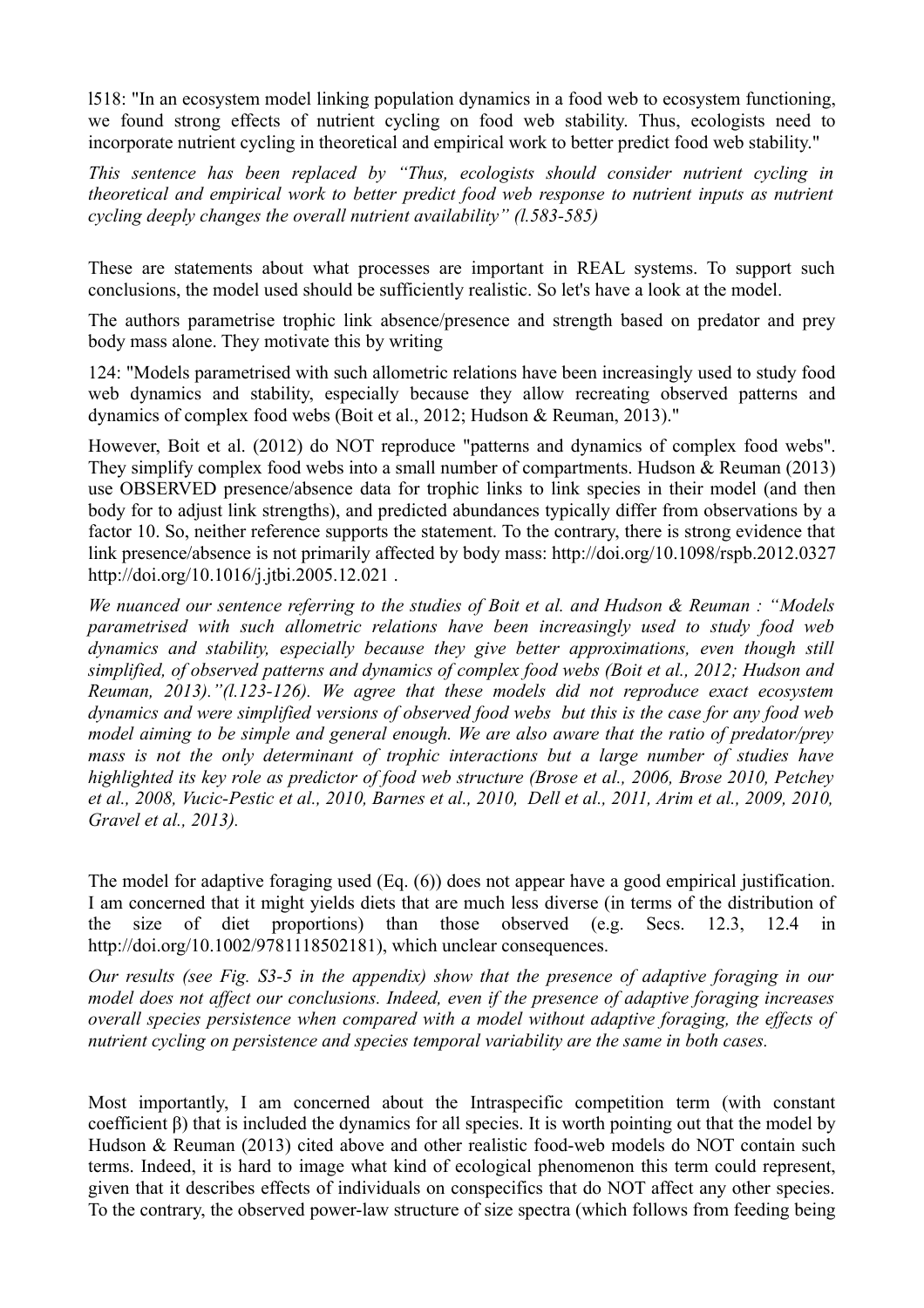the only form of density-dependence) and the observed strong coupling of species richness across trophic levels (Sec 18.6 http://doi.org/10.1002/9781118502181) both provide good empirical evidence for the absence of such exclusively intraspecific, non-trophic competition. As the authors show in Fig S3-1, the strength of Intraspecific competition can strongly affect system properties. The choice of  $\beta$  could easily affect the qualitative nature of conclusions, such as in the following passage:

l286: "At low nutrient enrichment levels, consumers are responsible for most of the recycling. However, at high nutrient enrichment levels, the quantity of nutrient recycled by consumers stops increasing while the total quantity of nutrient recycled still increases linearly with the external nutrient input I due to a large increase in the quantity of nutrient cycled by primary producers. A similar relation is observed for the primary and the secondary productions (see Fig. S2-4C in supporting information)."

*We extended our sensitivity analysis with new simulations exploring the effects of β=0 (no selfregulation) and β=0,1 (strong self-regulation) (see Fig. S3-3 in the appendix). Even if increasing β promotes species persistence by decreasing the temporal variability of species biomasses, "the enrichment effect of nutrient cycling is always dominant to explain the difference between the C and the NC models as both curves representing the C and SC models overlap strongly as in Fig. 3B in the main text, making our results robust to β." (l.1116-1118).*

*The intraspecific competition term can represent territoriality or pathogen accumulation for instance and it has been used in other food web models such as Heckmann et al. (2012) or in Barbier et al. (2019) for instance. Many other models do not use this term but they use a predator interference term in the functional response instead (Beddington-DeAngelis functional response) as in Hudson et al. (2013). However we agree that these two different options would impact differently nutrient cycling:*

- *Intraspecific competition β increases mortality and thus increases excreted nutrients*
- *predator interference lowers the growth rate and may lead to less recycled nutrients by consequently reducing the flow of matter passing through the species compartment.*

*Such a difference could for example change the size of the mineral nutrient and detritus compartments: by reducing species growth, predator-interference could lead to the accumulation of unconsumed mineral nutrient while the intraspecific competition could lead to the production of a lot of detritus. This interesting question deserves an entire study to be fully answered. We added a paragraph in the discussion to tackle this point:*

*" In addition, density dependent mortality seems to have a strong impact on nutrient cycling in our model as it drastically increases the quantity of nutrients flowing out of the species compartment. Although it does not affect the qualitative response of species persistence and biomass CV to nutrient enrichment (see Fig. S3-3 in the supporting information), it drastically increases the quantity of nutrients flowing out of the species compartment and then through the entire ecosystem. Other mechanisms limiting species biomass such as predator interference in the Beddington-DeAngelis functional response (Beddington, 1975; DeAngelis et al., 1975) decrease the net growth rate by reducing the resource uptake rate instead of increasing the death rate. As a consequence, such a mechanism would lead to reduced nutrient flows in the ecosystem, thus changing nutrient cycling. Such effects of population dynamics modelling on ecosystem functioning must be explored in future studies." (l.444-454)*

Besides, the authors argue consistently based on the hypothesis that extinctions are caused by highamplitude population oscillations, despite there being a strong body of evidence that most extinctions are caused by populations slowly and gradually approaching zero. The mechanisms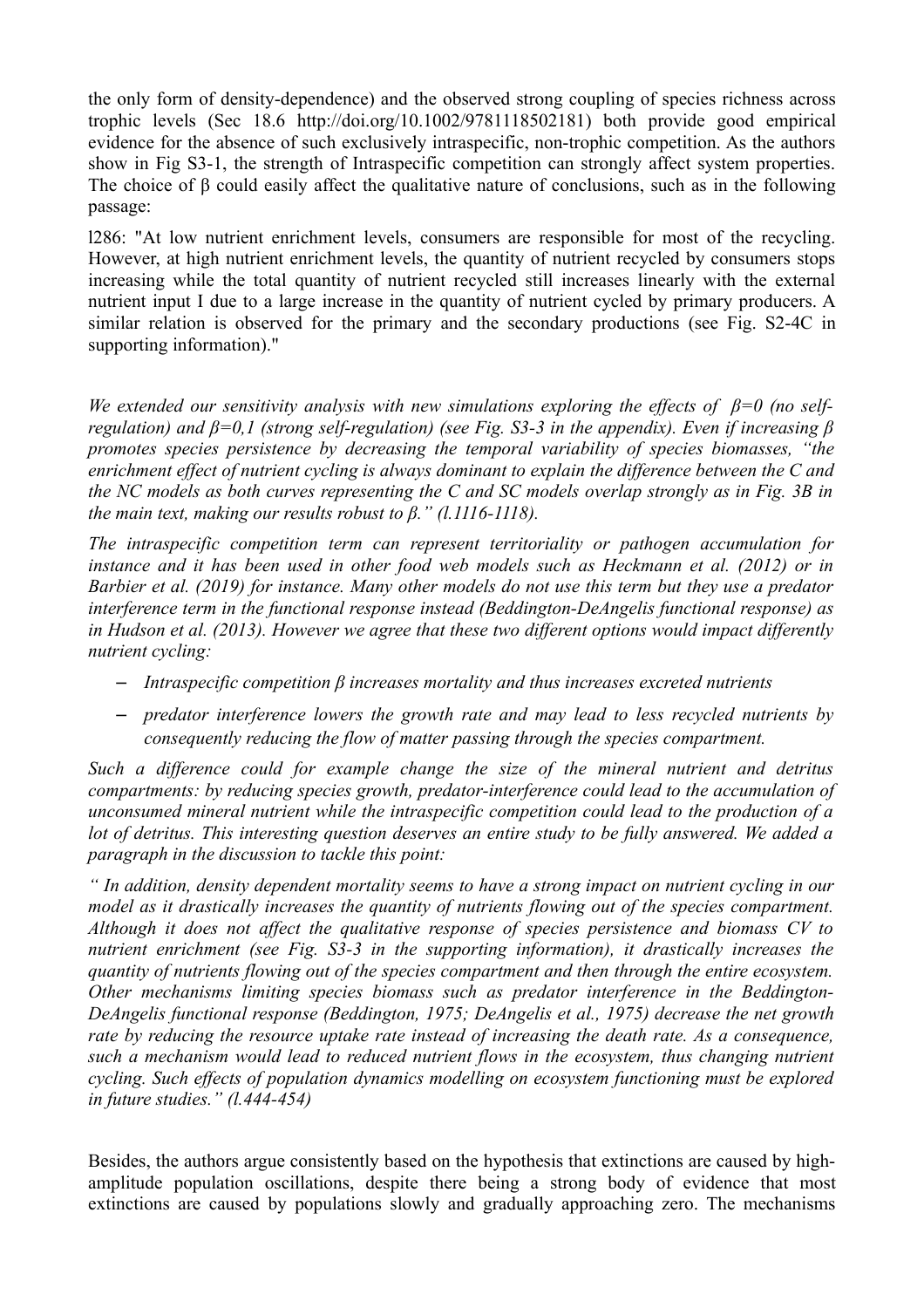causing the latter is very different from that causing the oscillations. This, as well might have a strong bearing on the validity of the conclusions.

*The populations in our model are actually experiencing large biomass oscillations (see Fig. S2-1A in the supporting information) whose amplitude increases with nutrient inputs, which is consistent with previous results.*

*To demonstrate that extinctions are due in our model to increased oscillation amplitude, we added a section testing the effect of the extinction threshold on species persistence:*

*"We raised the extinction threshold up to 10−15 kg.v−1 (Fig. S3-2B) compared to the value used in the main study (10−30 kg.v−1) (Fig. S3-2A). Species persistence is lower with this new threshold only at high nutrient inputs when species CVs increase with nutrient inputs. This demonstrates that extinctions are due to increased oscillation amplitudes that push species biomasses close to the extinction threshold." (l.1099-1103)*

*We also discuss more clearly the importance of the occurrence of limit-cycles on our results:*

*"Thus, parameters determining the occurrence of limit-cycles in complex food webs should strongly determine food web response to increased external nutrient inputs as well as nutrient cycling. In accordance with our model results, the paradox of enrichment has been found in complex food web models with type II functional responses (Rall et al., 2008, Binzer et al., 2016)." (l.398-402).*

#### Other notes:

l44: "... but they never include a complete nutrient cycling." -> I am surprise the authors write don't consider<https://doi.org/10.1073/pnas.2434847100>

*Our study takes place in the context of size structured food webs with allometric scaling of biological rates. Thébault and Loreau (2013) does not use such a model.*

Para starting 71: it is really unclear where the authors are referring to empirical evidence and where to evidence from models. Can models alone support strong statements such as "Effects on nutrient availability thus clearly need to be accounted for when studying nutrient cycling effects on food web stability"?

*We mainly have two statements on the effects of nutrient availability, both supported by models and empirical observations:*

*First: "it fuels primary production and increases the energy transfer to consumers, leading to a higher species persistence and sustaining higher trophic levels as supported by models (Abrams 1993, Binzer et al., 2011) and empirical observations (Yodzis 1984, Doi 2012)" (l.75-77).*

*Second: "On the other hand, nutrient overabundance tends to increase the amplitude of population oscillations, which increases the risk of extinction. This characterises the paradox of enrichment (Rosenzweig, 1971; Rip and McCann, 2011) predicted by several food chain and food web models (Roy and Chattopadhyay, 2007; Rall et al., 2008; Hauzy et al., 2013; Gounand et al., 2014; Binzer et al., 2016) and some experiments (Fussmann et al., 2000; Persson et al., 2001)." (l.77-82).*

*In addition, nutrient cycling affects nutrient availability through an enrichment effect:*

*"First, the recycled nutrients (i.e. excreted nutrients that return to the mineral pool available for primary producers) are added to the external inputs of mineral nutrients and could lead to an enrichment effect (Loreau 2010)." (l.72-74)*

*Therefore, as nutrient availability strongly affects food web structure and dynamics, we can expect the impact of nutrient cycling to be mediated by its impact on nutrient availability.*

*We rephrased the sentence to make these implications more clear:*

*"Thus, the enrichment effect of nutrient cycling may be a major component of its effects on food*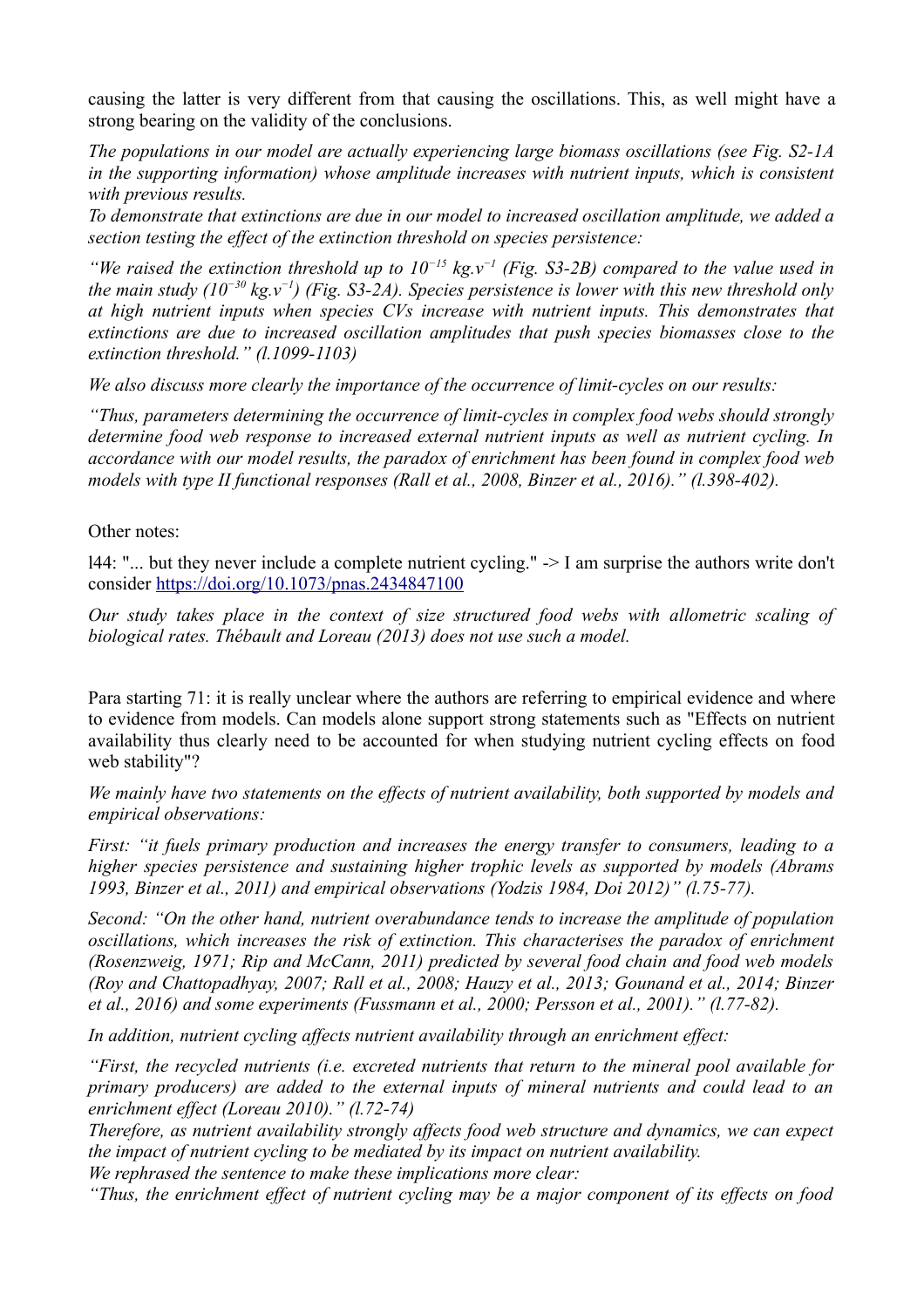*webs (McCann 2011)." (l.86-87)*

Eq 7a and elsewhere: "i=diversity" ; "i=primary producer" -> poor notation.

*We modified the notations in Equation 7a and other equations following the reviewer comment (equations (3), (5), (6) and (7)).*

426: "At low nutrient inputs, consumers are the main contributors to nutrient cycling, in agreement with experimental and empirical studies (Vanni, 2002; Schmitz et al., 2010)." -> Good.

*Thank you.*

l539: "The predictions of our model should be tested experimentally." -> My feeling is there is some good empirical evidence already, one just needs to look at the problem from an empiricist's perspective. Here is an examples: https://doi.org/10.1890/0012- 9615(2003)073[0301:ECSAEI]2.0.CO;2 https://lter.limnology.wisc.edu/data <https://doi.org/10.2307/1942450>

*Thank you for proposing these references but in our text we thought about experiments manipulating nutrient cycling. The experiments you mentioned referred to bottom-up (nutrient enrichment) and/or top-down (top-predator removal) experiments only. We changed our sentence to better explain the aim of these potential experiments:*

*"Experiments designed to test the effects of the mechanisms involved in our model would be interesting" (l.598)*

# *Reviewed by Wojciech Uszko, 2018-11-26 15:20*

Persistence and stability of food webs have been one of the central research problems in ecology for many decades. Despite the importance of these subjects, we still lack the knowledge of how explicitly considered nutrient cycling affects food webs. We need more resource-based models studying how dynamic nutrient cycling potentially alters model predictions compared to classic approaches which do not take into account the nutrient currency.

Quévreux, Barot and Thébault approach this problem in a rigorous way by building and simulating food web models with different assumptions on nutrient recycling. They do so in four subsequent steps. First, they construct food webs consisting of 50 species linked by feeding relationships based on their body masses. The species dynamics is described by nutrient-explicit models, and species persistence and population stability is investigated at the end of the simulation time. Second, they consider three types of models which differ in if and how nutrients are recycled: (i) without nutrient cycling (NC), (ii) with full nutrient cycling loops (C), (iii) with nutrient cycling simulated through addition of mineral nutrients to food webs as calculated from the C model (SC). Especially the models C and SC give an opportunity to compare the effects of nutrient cycling which arise from the dynamic feedback loops vs. a simple enrichment effect, respectively. Third, the authors compare the modeling results from complex food webs (up to 50 species) to results from three-level food chains. And fourth, sensitivity analysis is run with different assumption on model parameters.

The authors report several important findings. The amount of recycled nutrients always exceeds the supplied mineral nutrients, and the recycling is driven mostly by consumers at low mineral nutrient inputs, and by primary producers at high inputs. This extra nutrient input through recycling increases the species persistence at low mineral nutrient input levels, but decreases it towards higher inputs. The mechanism behind the latter result is that additional nutrients destabilize food webs ('paradox of enrichment') by increasing population oscillations, leading to species extinctions.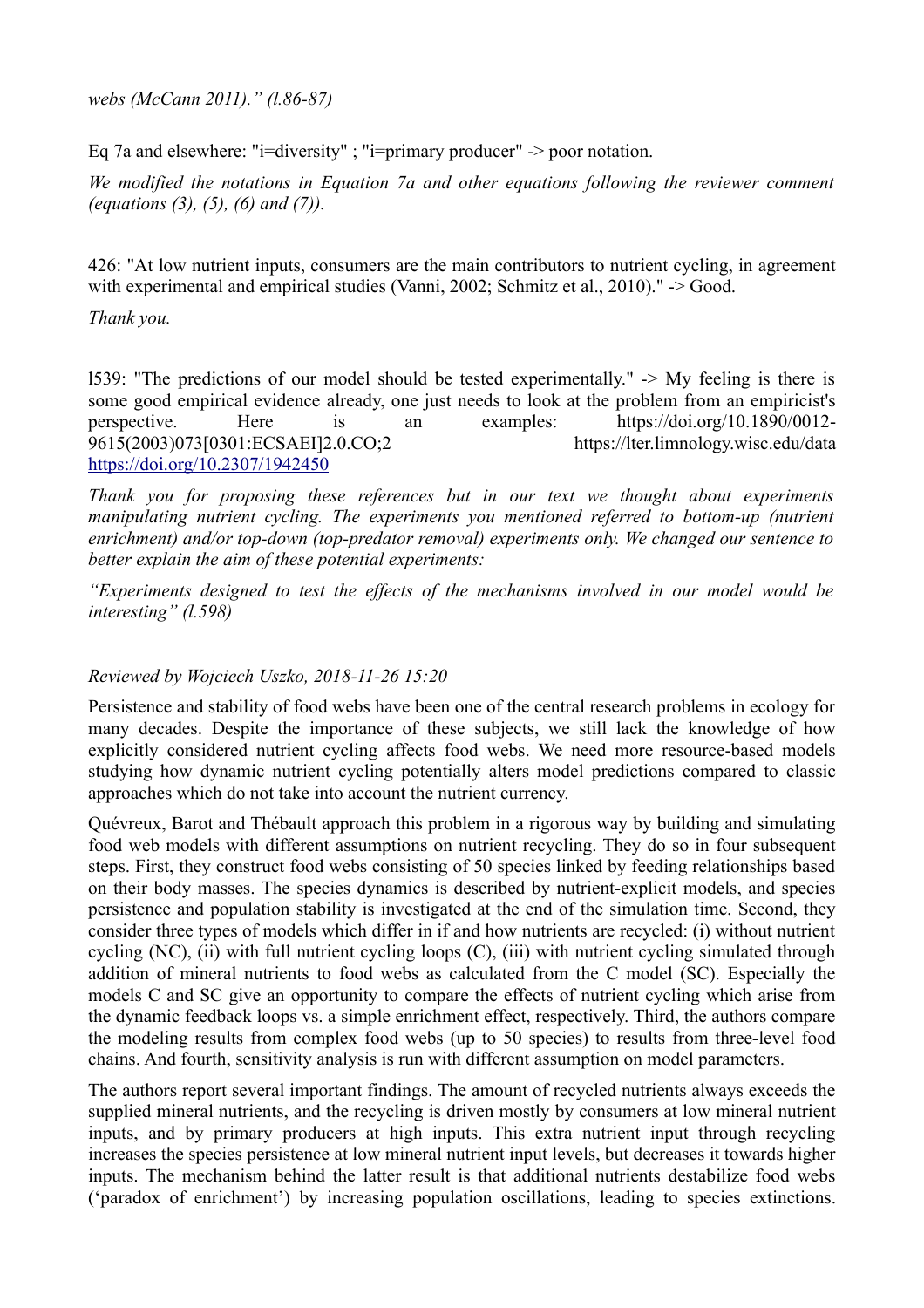However, when comparing the C and SC food webs (with dynamic nutrient cycling pathways vs. with simulated extra nutrient input, respectively), the SC food webs are more variable and less persistent than the C ones.

The manuscript is written clearly and in a comprehensive way. The figures are well designed, and convey the results to the reader very efficiently. I have however a number of comments, mostly considering the model formulation and the details of methods, which I believe can further improve the readability and broaden the scope of this already very valuable work.

1. The food web model is divided into two compartments: carbon-based and nutrient-based (Fig. 1, lines 139 onward). However, it is important to notice that this division is just an artifact of the units used for species biomasses. Given that both primary producers and consumers are assumed to have fixed C:N ratios, the translation of nitrogen to carbon mass for the living part of the food web is redundant, and does not change the model behavior itself. In other words, one could just as well represent the entire model in nitrogen units, and nothing would change. With that said, I think it is fine to make such a division of modeled food webs, but maybe add a statement that the existence of these two compartments is somehow artificial as carbon is a 'passive' player in the model, and its fluxes are not explicitly considered. What I believe is much more important to mention early in the methods section, is the fact that all species are assumed to have fixed C:N ratios. This information is at the moment somewhat hidden in Table 1.

*You are absolutely right and we made it clearer in the M&M that all species are assumed to have fixed C:N ratio. We added "Constant" in table 1 and we added the following sentence :*

*"For simplicity, we assume here that species carbon to nutrient ratio (C:N) αi are constant over time. Please note that we could have expressed directly the species biomasses in nutrient instead (as in Zou et al. (2016)), without changing the model behaviour. However, we chose to keep species biomasses based on carbon to relate more clearly our equations with classical allometric food web models." (l.211-215)*

2. Changing the assumption of fixed to flexible nutrient stoichiometry of primary producers seems to me as potentially the most fundamental possible extension of the presented model. Flexible plant C:N ratio will influence the behavior of food webs not only through changes in detritus stoichiometry as the authors have already mentioned, but also it opens for a possibility of nutrient limitation of consumers. This in turn will dynamically affect the entire food web in a way that is hard to deduce from just considering different, but still fixed and not dynamic, producer C:N ratios as the authors have analyzed in Appendix S3. Of course, extending the model to flexible C:N ratios of producers is likely outside the scope of this paper. However, I suggest to extend the relevant points in the discussion section, with stronger emphasis of other effects of flexible producer nutrient quotas, different than just the detritus quality.

*We agree including flexible nutrient stoichiometry of primary producers is an important perspective and we now develop this point in the discussion:*

*"In addition, primary producer stoichiometry can be a flexible trait responding to nutrient limitation or herbivory, which can limit herbivore assimilation efficiency (Branco et al., 2018), thus affecting the energy transfer in the food chain." (l.490-492).*

*And at the very end of the perspective section* 

*"To go further, the flexible stoichiometry of primary producers (and phytoplankton in particular) can also deeply affect food web dynamics and consumer persistence as it can limit herbivore assimilation efficiency (Loladze et al., 2000, Branco et al., 2018). In fact, Urabe et al. (1996) demonstrated experimentally that increasing light availability first increases phytoplankton and*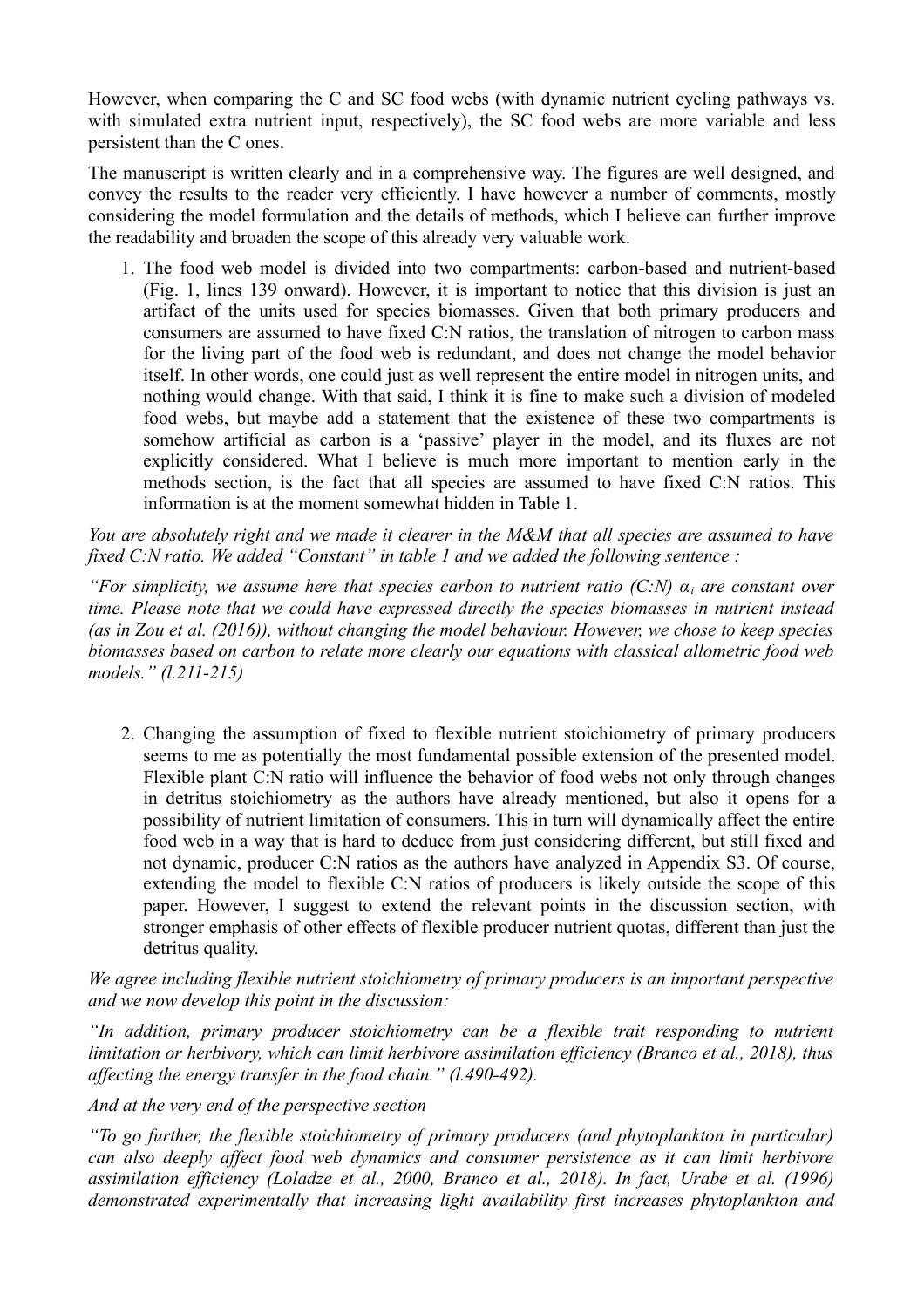*zooplankton biomass productions but then led to zooplankton extinction because of the low nutritional quality of phytoplankton biomass if the light to nutrient ratio was to high." (l.615-6121).*

3. Apart from metabolic and feeding losses, all species in the modeled food webs experience an additional, density-dependent mortality with coefficient "beta" defined as the intraspecific competition coefficient. The authors should give an explanation why they decided to include such term in their generic model. Both intra- and interspecific competition is already taken into account through resource uptake/prey consumption of producers/consumers. Why then adding an extra density-dependent loss term? My intuition tells me that such term can have strong effects on system stability. This also emerges from patterns shown in Appendix Fig. S3-1, which however does not consider a scenario with "beta"=0. As the choice of "beta" values is arbitrary (i.e., not empirically based), is there any other reason the authors used this term, apart from aiming for reasonably persistent food webs? Whatever the reasons are, I think they should be stated in the methods section as to not leave the reader wondering why a particular model formulation has been chosen.

*Indeed, self-regulation enables us to have food webs with a "reasonable species persistence, see Fig. S3-3 in the supporting information" (l.181). We also added more precision in the sensitivity analysis where we now consider a case with β=0 (Fig. S3-3). The results of this additional sensitivity analysis are discussed lines 1106-1118.*

4. The authors do not give any explanation of why their models where tested on the set of only 100 different food webs. Intuitively, 100 is a very small number given the potential degree of variability of generated food webs. Is 100 a big enough number to exhaust qualitatively, and get enough replicates quantitatively, of all possible food web configurations? Were the authors in any way limited by computational time? Whatever the reason is for choosing the number 100, it should be explicitly stated. If there are no particular reasons, then why not test the model on many more (1000? 10,000? 100,000? 1,000,000?) food webs? Note that the number of analyzed food webs stands at the very core of this study, and potentially strongly influences the results.

*Our simulations were quite long to run (up to three hours per replicate for a given parameter set) and we could not run thousands of replicates as the computation time is limited on the HPC of the university. We used old simulations (some output variables were added later in the history of this study) to have extra replicates and see the effect of the number of replicates on the confidence interval of six important output variables (species persistence, average quantity of recycled nutrients, average primary and secondary productions, average quantity of nutrient directly recycled by primary producers and consumers) (Fig. S3-1). Doubling the number of replicates from 100 replicates to 200 leads to a change close to 1% in the mean and less than 10% in the standard deviation (l.1092-1093). Thus, 100 simulated food webs are enough to capture the accurate response of the model for our variables of interest.*

5. As far as I understand the procedure, the food webs were constructed in a few steps. First, 50 species were assigned random body masses spanning 6 orders of magnitude. Then, feeding links were assigned. However, if there is no matching prey for a consumer of a particular body size, this species is removed in the beginning, which is not counted as extinction. Am I right? How often did the assembled food webs go through this 'thinning' procedure before the actual dynamic simulations? This could mean that not all food webs have 50 as their starting number of species. What I also believe would be very helpful is a histogram showing how many food webs of how many species are left after the simulations, i.e., a histogram with number of persistent species after 10,000 years on the x-axis, and number of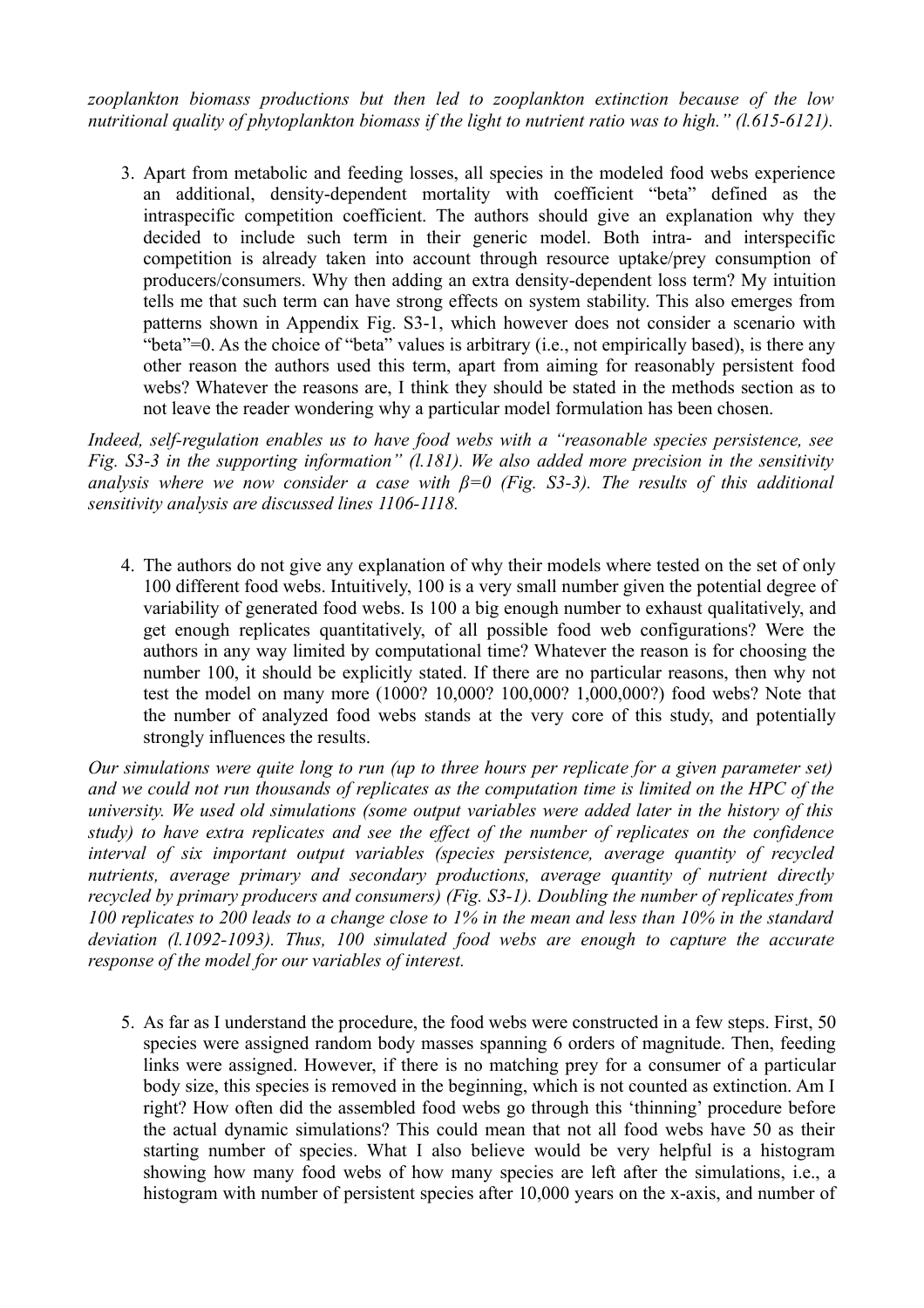food webs with a respective number of species in them on the y-axis.

*Actually, we did not try to have our 50 initial species connected by trophic interactions. If a consumer has no prey, we let it die. Thus we never have 100% species persistence after 10,000 years. These extinctions are taken into account in the measured persistence and do not biased our results as there are present in all our simulations. We added more details to clarify the preliminary phase of our simulations:*

*"Simulations were run as follow: first, 50 species are attributed a body mass (the five smallest being primary producers) and trophic links were set depending on predator-prey body mass ratios (see equation 2). We did not seek for food webs with our 50 species linked by trophic interaction, thus consumer without prey got extinct during simulations. Then, simulations were run a for 9000 years to let the ecosystem reach a steady state. We kept in our results all resulting food webs even when some of the initial 50 species got extinct (see Fig. S3-1C in the supporting information). Species were considered as extinct if their biomass fell below 10−30 kg.v−1 and consumers without prey got extinct. After this preliminary phase, outputs were recorded for 1000 years."(261-269).*

*The histogram you propose actually corresponds to our persistence graphs (Fig. 3B). Instead, we added an histogram of the distribution of the number of extinctions during this phase to justify the duration of our simulations (Fig. S3-1C), most of the extinctions occurring during the first 2,500 years of simulation.*

6. How is species extinction defined? What is the biomass threshold below which a species is considered extinct? I guess in the simulated ODE model, biomasses cannot reach zero. However, as can be seen in Fig. 5A, species do go extinct when the cycle amplitude is very high (i.e., densities get very close to 0). What is the limit here?

*Sorry, we had forgotten to indicate this information in our previous version. The information about the extinction threshold has now been added in the M&M line 267 and we added a section in supplementary appendix testing the effect of the extinction threshold on species persistence to demonstrate extinctions were due to increased oscillation amplitude:*

*"We raised the extinction threshold up to 10−15 kg.v−1 (Fig. S3-2B) compared to the value used in the main study (10−30 kg.v−1) (Fig. S3-2A). Species persistence is lower with this new threshold only at high nutrient inputs when species CVs increase with nutrient inputs. This demonstrates that extinction are due to increased oscillation amplitude that push species biomasses close to the extinction threshold." (l.1099-1103)*

7. (caption to Fig. 2) It should read "dashed lines", not "dotted lines".

*Captions have been corrected.*

8. (Fig. 3 A-C) I do not see why the light and dark grey shading areas would be in any way useful here. Is there something the readers should look for when comparing the range of the shaded areas? Their exact placement seems rather subjective and defined based on visual judgement only. I think the reader does not need to be guided towards any particular way of looking at these graphs, especially because the graphs are so well done already!

*These areas where remains of an older version we forgot to remove. Thank you for noticing it.*

9. (Figs. 3, 4, 5). I suggest, for better readability, to add parameter symbols next to their names on axis labels, i.e., letters "I", "d" and "delta".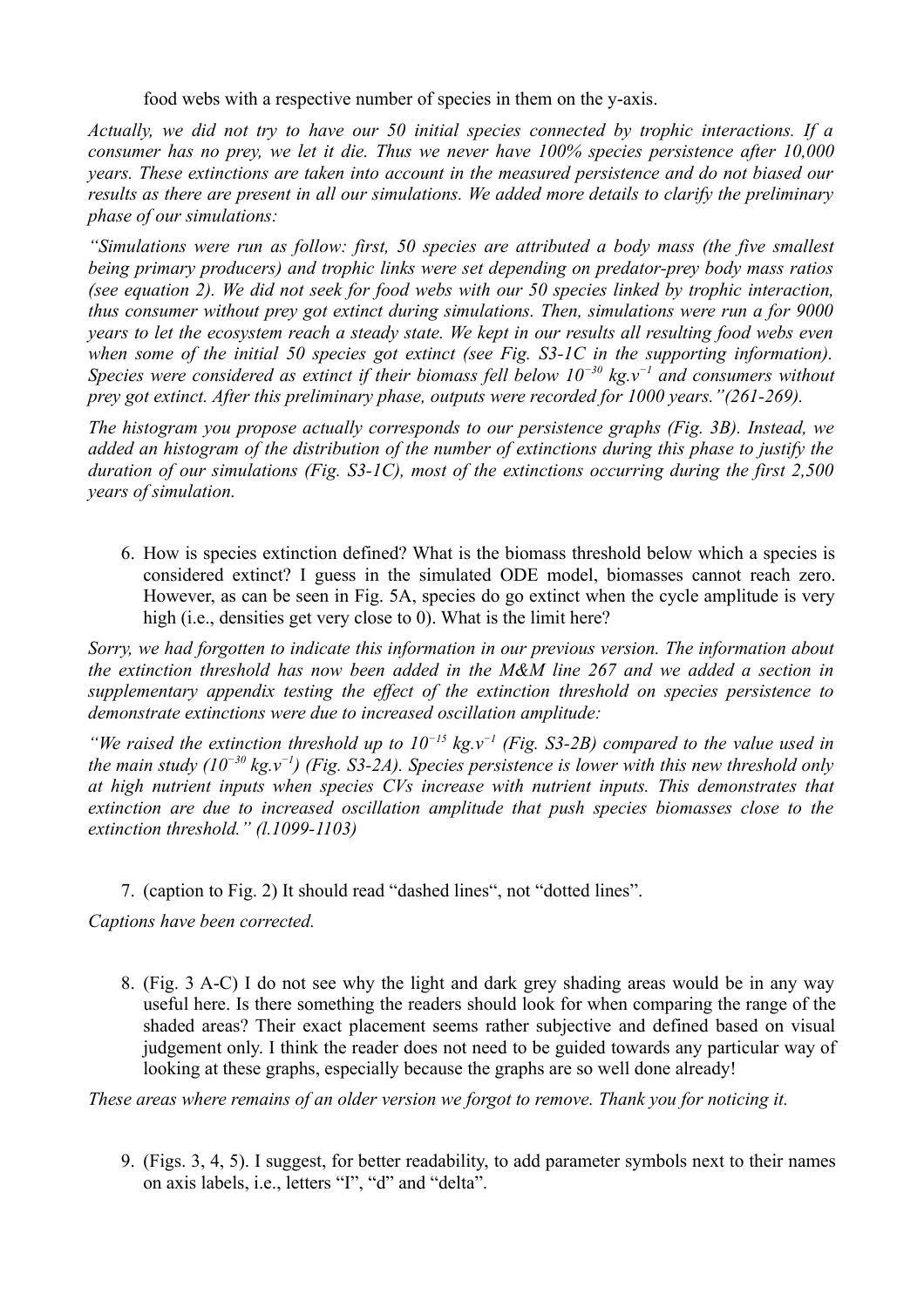## *This has been done.*

10.(line 24) It should read "opens", not "open". *Corrected.*

11.(line 191) Why is the functional response F\_ij defined as "the fraction of species j consumed by i"? I think it should rather be "the rate of consumption of species j by i".

*Our original definition was wrong, this is actually "the contribution of species j in the eaten biomass per unit species i biomass" (l.189).*

12.(line 193) In fact, type III response arises for all  $q>1$ , not only  $q=2$ .

*Corrected.*

13.(lines 268-272) Why not take averages of species densities in the last 1000 years, and use them as initial conditions for the SC model, instead of taking densities at exactly 9000 years? Does it matter?

*It enables to compare both C and SC models with the exact same initial conditions but what you propose would have been another option. Otherwise, we believe that the two options would lead to the same results.* 

14.(lines 304-313) Some of the words used here are either wrong or too subjective. The average CV of species biomass in the NC model (Fig. 3C, orange line) does not increase monotonically, it rather shows an increasing trend. The CV of the C model in the same figure (brown line) does not clearly saturate. It maybe shows such a trend, but it also shows wider confidence intervals at higher mineral nutrient inputs. Lastly, the black line there seems somewhat hump-shaped, but is this hump significant (however this significance would be defined)? I believe it is better to skip such description, and rather point at general trends.

*This figure is now Fig. 4A as we changed our narration due to the new results from the food chain model. We also now weight the biomass CVs by the average relative biomass of the corresponding species to give more importance to primary producers that are fewer than consumer but have a higher average biomass. However, the results remain similar and we adapted their descriptions by following your advises (lines 310-320).*

15.(line 319) I do not agree that the average CV of species biomass "stays at its maximum value" with increasing "d" and "delta" in Fig. 4 B ("I"=40). Clearly there are lighter squares in the upper right corner!

*This figure does not exist any more (Fig. 4A now) in this new version. As we had access to the HPC of the university, we ran additional simulations over a nutrient input gradient for four combination of d (0.2 and 0.8) and δ (0.2 and 0.8). This gave us a better description of the interactions between d and and δ and nutrient availability "At high d and δ, the increase and decrease of species persistence and biomass CV with increasing nutrient input I are sharper. However, the general response of the food web remains qualitatively unchanged. In addition, unlike d, high values of δ amplify the destabilising and stabilising effects of feedback loops on primary producer (Fig. 5A)*